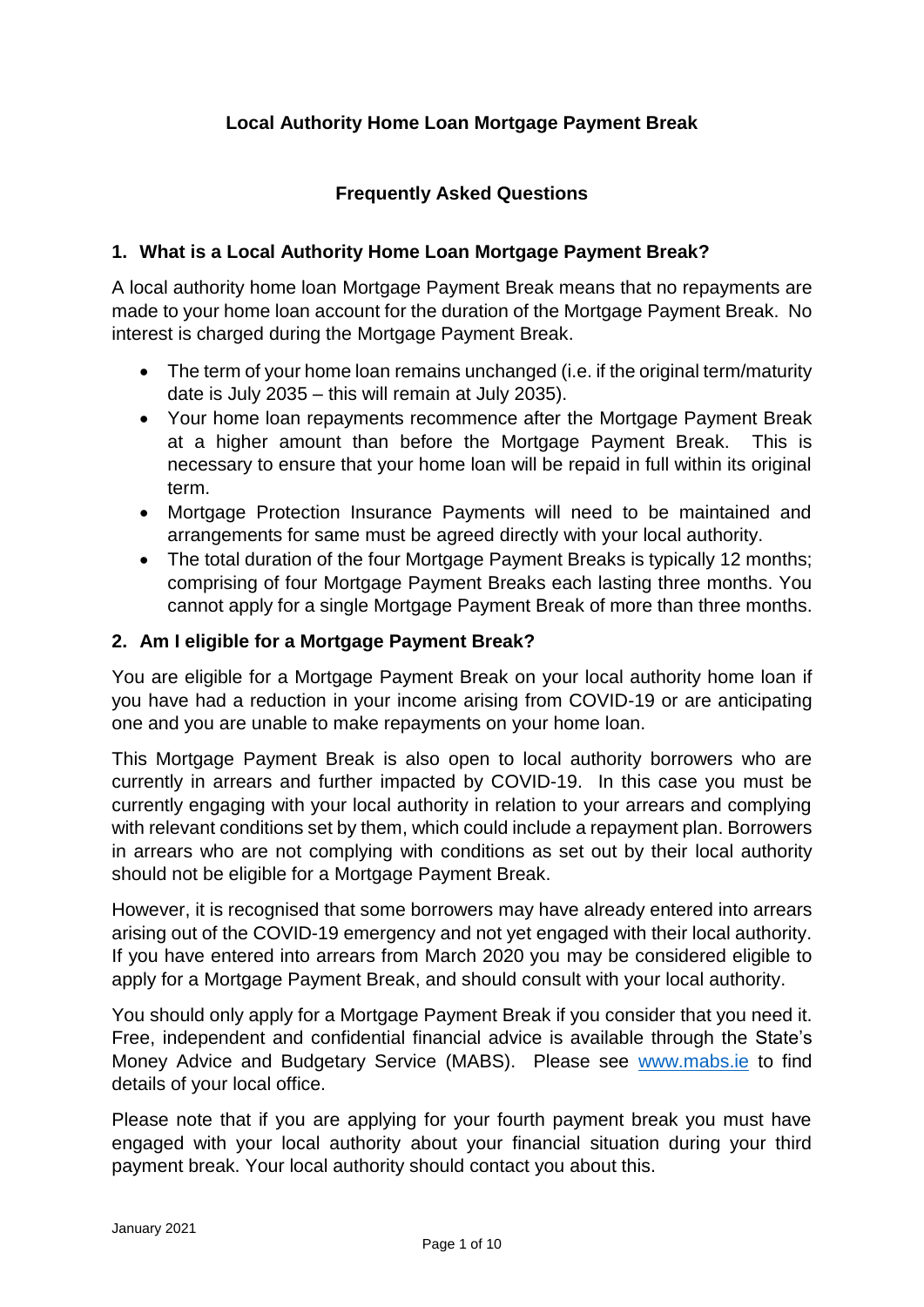## **3. Can I apply for a Mortgage Payment Break if I am currently in arrears?**

The Mortgage Payment Break is also open to local authority borrowers who are currently in arrears and have suffered (or are likely to suffer) a COVID-19 related income loss. However, you must be currently engaging with your local authority in relation to your arrears and complying with relevant conditions set by your authority (which could include a repayment plan - borrowers in arrears who are not complying with conditions as set out by their local authority should not be eligible for a Mortgage Payment Break), or, have only entered into arrears from March 2020. Please see answer to question no. 2 also.

### **4. Can I apply for a Mortgage Payment Break if I have already missed a repayment because of Covid-19?**

Yes. You may apply for a Mortgage Payment Break if you have missed a repayment, before having the opportunity to arrange a Mortgage Payment Break, because of a loss of income due to Covid-19. However, you will need to discuss with your local authority how the missed repayment will be treated as the Mortgage Payment Break cannot be backdated.

## **5. Is there a closing date for applying for a Mortgage Payment Break?**

The closing date for applying for your first Mortgage Payment Break is up to and including 31 March 2021.

### **6. How long does a Mortgage Payment Break last?**

Each Mortgage Payment Break is of three months duration. You can take a maximum of four Mortgage Payment Breaks provided that your Mortgage Payment Breaks have been completed in full by 31 March 2022. You cannot apply for a single Mortgage Payment Break of more than three months. The combined duration of the four Mortgage Payment Breaks is up to a maximum of 12 months.

## **7. How do I apply for a Mortgage Payment Break?**

To apply for your first Mortgage Payment Break (or for your second, third or fourth Mortgage Payment Break), you can download the relevant application form from your local authority website. Alternatively, you can request an application form to be posted to you – please call your local authority to arrange this. **The application form must be completed in full**. If your form is incomplete, your local authority will notify you as quickly as possible. The Mortgage Payment Break cannot be processed without receipt of a completed application form. While four combined Mortgage Payment Breaks totalling up to 12 months is available, you must apply four times. You must initially apply for three months and then, if required, a second Mortgage Payment Break may be applied for, and then, if required, a third Mortgage Payment Break may be applied for. A fourth Mortgage Payment Break may be provided for if your income continues to be impacted by COVID-19. Therefore, the total maximum duration of the four Mortgage Payment Breaks is 12 months.

#### **8. How do I return my application?**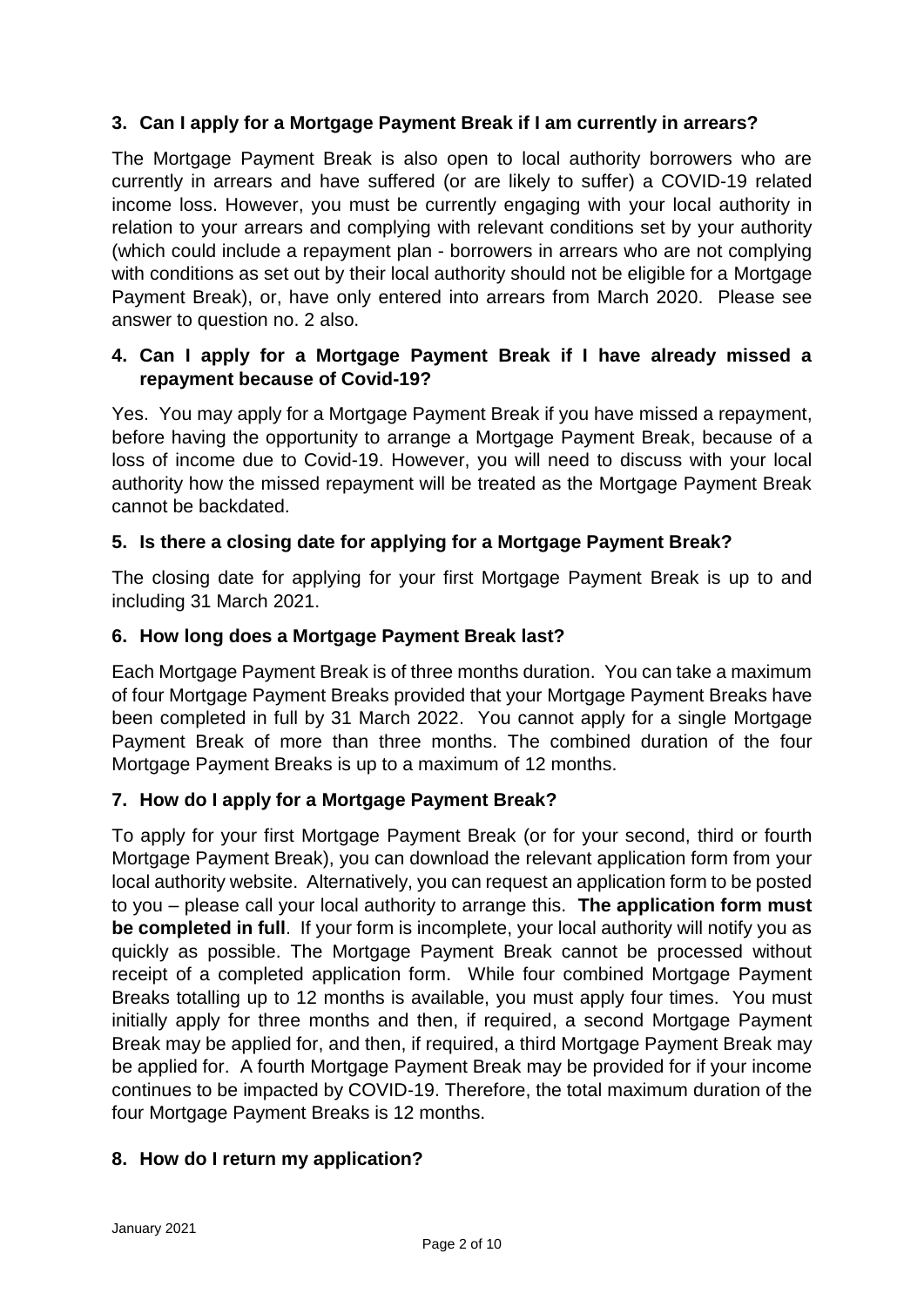You can return your application form for each of the four Mortgage Payment Breaks by email, by post or by hand to your local authority, subject to HSE COVID-19 guidance. Further details are contained within the application form. It should be noted that for the duration of Government COVID-19 guidelines, public offices may be closed. This may cause a delay to those applications submitted by post or by hand to local authorities.

## **9. Can I stop my monthly repayment now?**

No. You must continue to make your home loan mortgage repayments in full until you receive notification that your Mortgage Payment Break application has been approved.

### **10.How will I know if I have been approved for a Mortgage Payment Break?**

For each of the four Mortgage Payment Breaks, your local authority will send you a Notification of Approval by email within five working days of receiving your completed application form. The Notification of Approval will include the following details:

- Confirmation of approval;
- Your Mortgage Payment Break
- The revised/higher amount of your repayments after the Mortgage Payment Break;
- Confirmation of your home loan term/maturity date;
- Indicative saving (based on full repayment as demanded by your local authority).
- Declaration and Acceptance Form

You **must** return the signed Declaration and Acceptance Form **within 15 working days of date of issue**. After this period the approval is no longer valid for the Mortgage Payment Break.

If your form is incomplete, your local authority will notify you as quickly as possible.

#### **11.How long do I have to decide after receiving the Notification of Approval?**

You must return the signed Declaration and Acceptance Form within 15 working days of the date of issue. If the local authority has not received your signed Declaration and Acceptance Form within 15 working days of sending it the Notification of Approval letter is no longer valid. The local authority will write to you advising that your Notification of Approval has been withdrawn.

### **12.What happens to my monthly repayments during a Mortgage Payment Break?**

If you currently pay your mortgage repayment by Direct Debit your local authority will stop requesting the mortgage element of the payment from your bank for the duration of the Mortgage Payment Break. Equivalent arrangements will apply where payment is not made by Direct Debit. For the majority of borrowers, the monthly loan repayment also includes an amount for Mortgage Protection Insurance; you must maintain your Mortgage Protection Insurance - please see information question 13.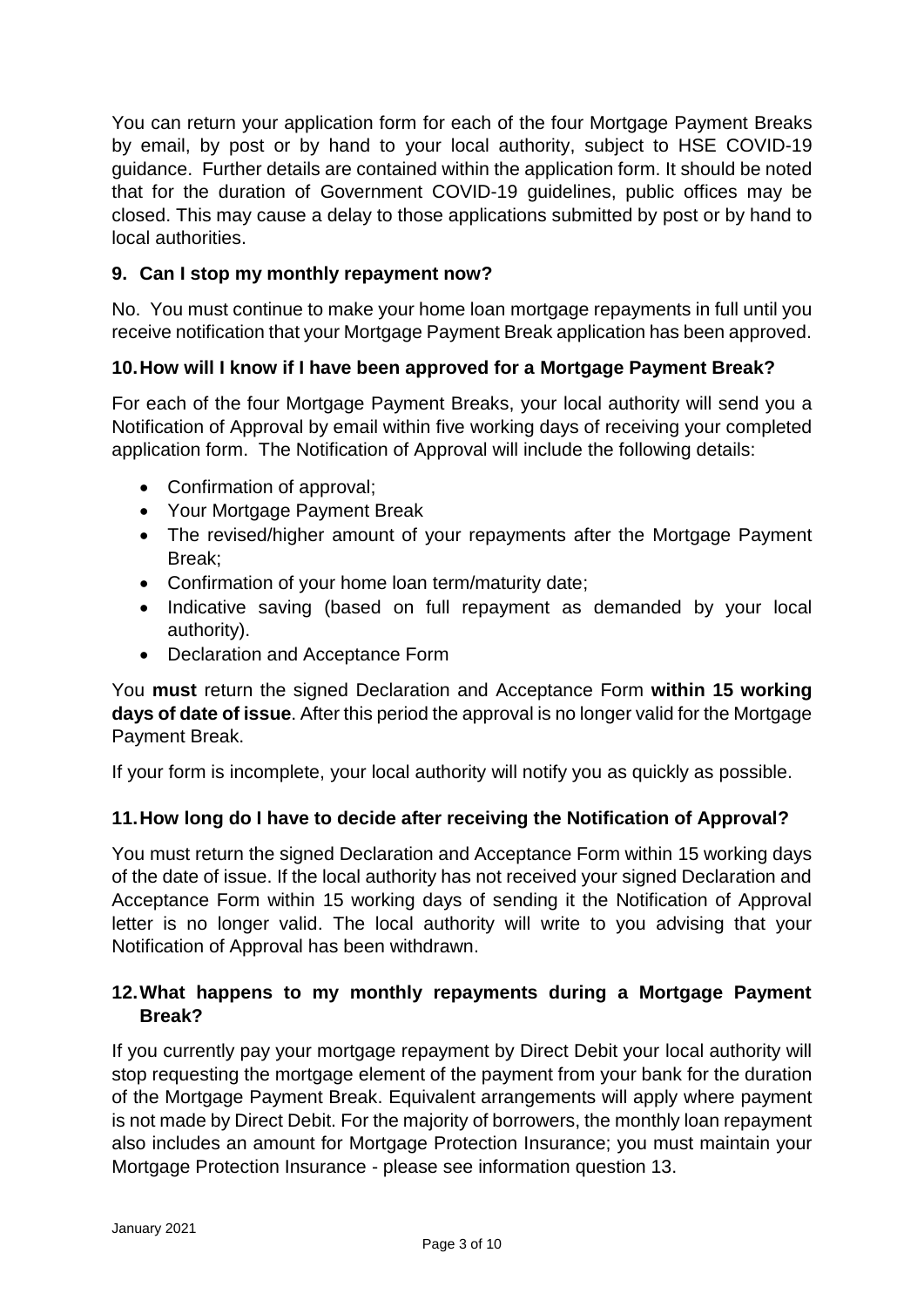### **13.What happens my Mortgage Protection Insurance?**

Applications received after 26 June 2020, will be required to maintain their MPI payments during their four Mortgage Payment Breaks.

Borrowers who applied for their first three month Mortgage Payment Break prior to 26 June 2020 may have chosen to pause MPI payments and your local authority should have contacted you with repayment options for the relevant amounts. If payment is not made to your local authority as agreed your insurance may be invalidated. In the interim, your MPI premium will continue to be paid on your behalf by your local authority and your insurance cover will remain in place for the duration of the Mortgage Payment Break. For information, the MPI premium is generally a small proportion of your monthly repayment, the large majority of which is the mortgage repayment.

If you applied for a Mortgage Payment Break prior to 26 June 2020 and chose to stop your MPI repayments for the first Mortgage Payment Break then you will be required to repay the outstanding MPI premium amount by 18 December 2020, which would make the amount of the repayment (for 2020 only) higher than the figure shown overleaf.

### **14.What is the financial impact of a Mortgage Payment Break?**

The table below sets out, **for illustrative and indicative purposes only**, the financial impact of a three, six, nine and 12-month Mortgage Payment Break on a home loan with a balance of €100,000 owing with a remaining term of 15 years, at an indicative interest rate of 2.30%. These calculations are based on Mortgage Payment Breaks running back to back.

| Notes: |
|--------|
|--------|

|                                                   | 1 <sub>st</sub> | 2 <sub>nd</sub> | 3rd             | 4 <sup>th</sup> |
|---------------------------------------------------|-----------------|-----------------|-----------------|-----------------|
| Table 1 - Indicative                              | <b>Mortgage</b> | Mortgage        | <b>Mortgage</b> | Mortgage        |
| <b>Example</b>                                    | <b>Payment</b>  | <b>Payment</b>  | <b>Payment</b>  | <b>Payment</b>  |
|                                                   | <b>Break</b>    | <b>Break</b>    | <b>Break</b>    | <b>Break</b>    |
| Home Loan Balance                                 | €100,000        | €100,000        | €100,000        | €100,000        |
| <b>Term End Date</b>                              | 30/04/2035      | 30/04/2035      | 30/04/2035      | 30/04/2035      |
| <b>Current Mortgage</b>                           | €657            | €657            | €657            | €657            |
| <b>Repayment Amount</b>                           |                 |                 |                 |                 |
| Mortgage Payment Break<br><b>Start Date</b>       | 01/05/2020      | 01/05/2020      | 01/05/2020      | 01/05/2020      |
| Mortgage Payment Break<br><b>End Date</b>         | 31/07/2020      | 31/10/2020      | 31/01/2021      | 30/04/2021      |
| <b>Repayment Restart Date</b>                     | 01/08/2020      | 01/11/2020      | 01/02/2021      | 01/05/2021      |
| Home Loan Balance after<br>Mortgage Payment Break | €100,000        | €100,000        | €100,000        | €100,000        |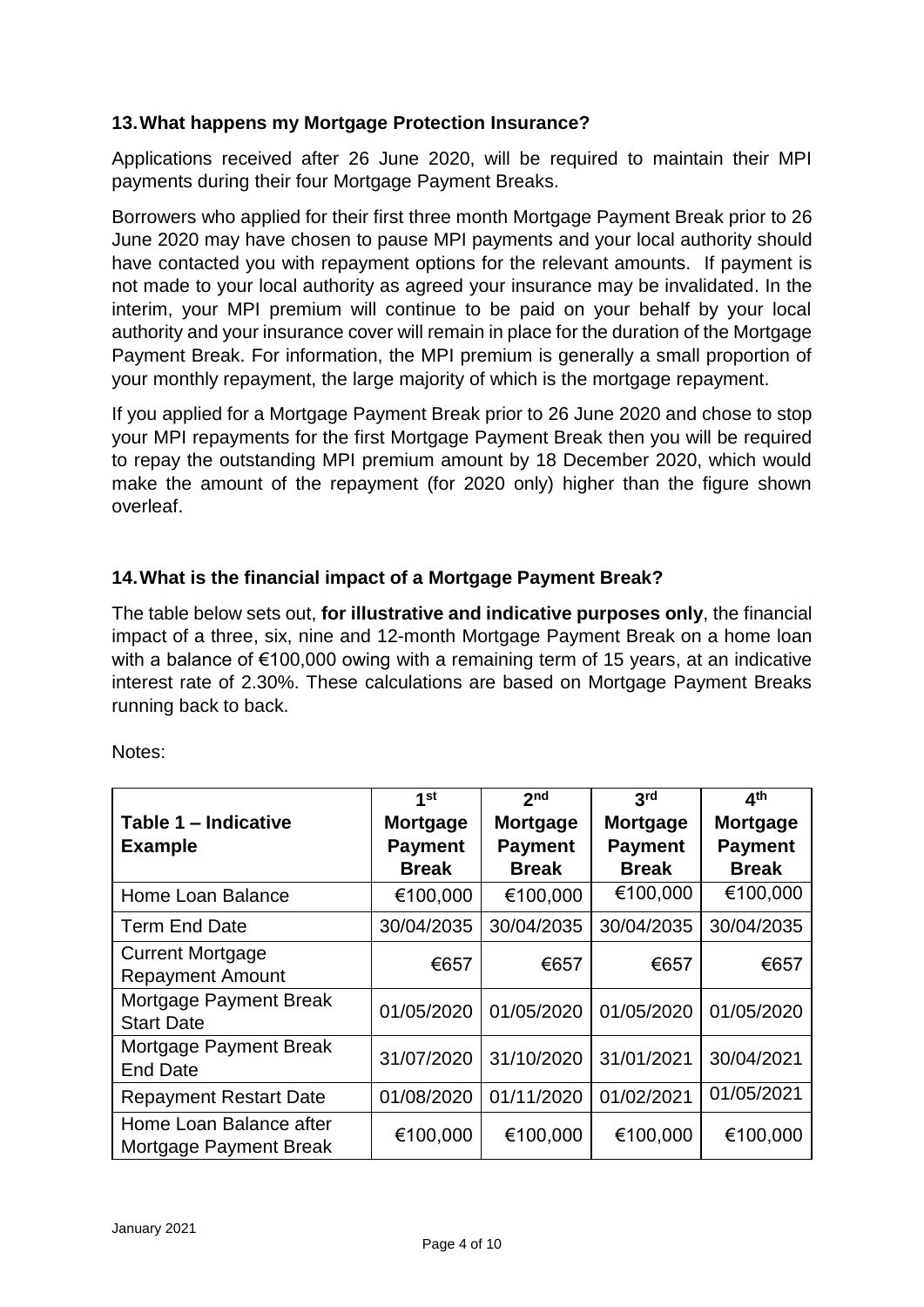| Term End Date after<br>Mortgage Payment Break             |          | 30/04/2035 30/04/2035 | 30/04/2035 30/04/2035 |          |
|-----------------------------------------------------------|----------|-----------------------|-----------------------|----------|
| <b>Repayment Amount after</b><br>Mortgage Payment Break   | €667     | €676                  | €686                  | €697     |
| <b>Total Amount Repayable</b><br>over Term - Before Break | €118,335 | €118,335              | €118,335              | €118,335 |
| <b>Total Amount Repayable</b><br>over Term - After Break  | €118,015 | €117,695              | €117,376              | €117,058 |

- For a three month Mortgage Payment Break, your repayments increase from €657 to €667 – or by €10 per month - because you repay your home loan balance over a shorter term (i.e. over 14 years and nine months instead of over 15 years).
- For a second three month Mortgage Payment Break, your repayments increase from  $\epsilon$ 657 to  $\epsilon$ 676 – or by  $\epsilon$ 19 per month - because you repay your home loan balance over a shorter term (i.e. over 14 years and six months instead of over 15 years).
- For a third three month Mortgage Payment Break, your repayments increase from €657 to €686 – or by €29 per month - because you repay your home loan balance over a shorter term (i.e. over 14 years and three months instead of over 15 years).
- For a fourth three month Mortgage Payment Break, your repayments increase from €657 to €697 – or by €40 per month - because you repay your home loan balance over a shorter term (i.e. over 14 years instead of over 15 years).
- These indicative calculations are based on an interest rate of 2.30% for the remaining term of the home loan. Variable interest rates are subject to change.
- These indicative calculations do not include Mortgage Protection Insurance (MPI) premia.
- These indicative calculations do not take into account Tax Relief at Source (TRS).

# **15.What will happen to my home loan balance during the Mortgage Payment Break?**

Your home loan balance will not increase over the Mortgage Payment Breaks.

## **16.What happens to my monthly repayments at the end of a Mortgage Payment Break?**

Four Mortgage Payment Breaks each of three months duration are permitted bringing the combined total of the four Mortgage Payment Breaks up to a maximum of 12 months. At the end of the first Mortgage Payment Break, if you have already availed of one Mortgage Payment Break, or previously completed that Mortgage Payment Break, you can either:

 Recommence your full home loan monthly repayments, which will be marginally higher than before the break; or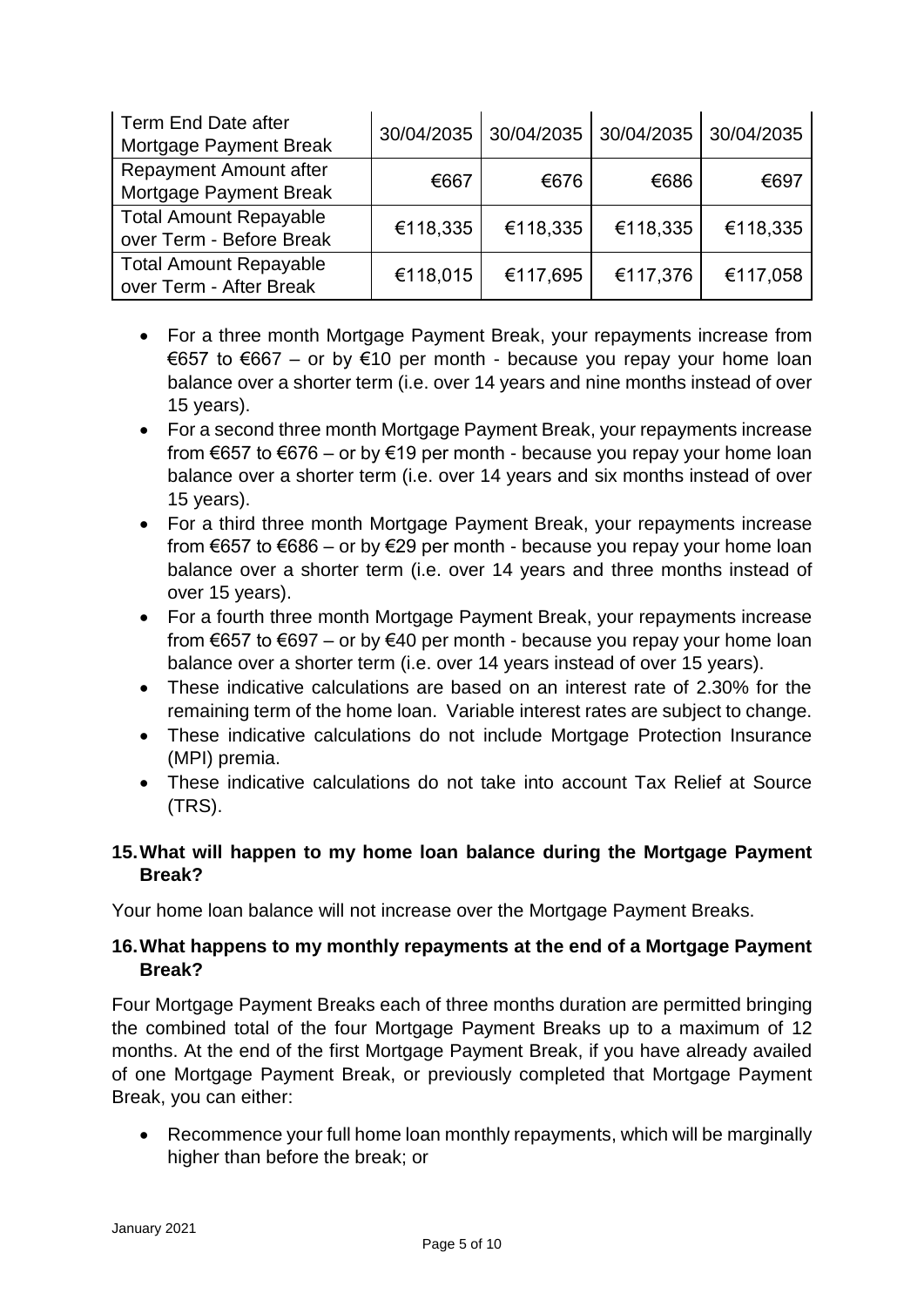Apply for a second Mortgage Payment Break. You must apply to your local authority for your second Mortgage Payment Break.

At the end of the second Mortgage Payment Break, if you have already availed of a second Mortgage Payment Break, or previously completed that Mortgage Payment Break, you can either

- Recommence your full home loan monthly repayments, which will be higher than before the break; or
- Apply for a third Mortgage Payment Break, bringing the total combined duration of the three Mortgage Payment Breaks to date up to a maximum of 9 months. You must apply to your local authority if you wish to avail of a third Mortgage Payment Break.

During your third Mortgage Payment Break, the local authority will engage with you to review your financial circumstances. At the end of your third Mortgage Payment Break, if you have already availed of a third Mortgage Payment Break, or previously completed that Mortgage Payment Break, you can either

- Recommence your full home loan monthly repayments, which will be higher than before the break; or
- Apply for a fourth Mortgage Payment Break, bringing the total combined duration of the four Mortgage Payment Breaks up to a maximum of 12 months. You must apply to your local authority if you wish to avail of a fourth Mortgage Payment Break.
- If it is unlikely that your financial situation will have improved by the end of a third Mortgage Payment Break, a longer term arrangement through the Mortgage Arrears Resolution Process (MARP) may be more appropriate, see question no. 33. Your local authority will discuss alternative payment arrangements with you.

During your fourth Mortgage Payment Break, the local authority will engage with you to review your financial circumstances. **At the end of your fourth Mortgage Payment Break, you must recommence your full home loan monthly repayments**. Your monthly repayments will increase. This is necessary to ensure that your home loan will be repaid in full within its original term. Your Notification of Approval(s) will include the revised/higher amount of your repayments after the Mortgage Payment Break(s).

As soon as you realise that your financial circumstances have not improved and you may be unable to recommence paying your full monthly repayments, you should notify your local authority immediately who will discuss alternative payment arrangements with you. Please see question no. 33 re Mortgage Arrears Resolution Process (MARP).

## **17.What happens during the third and fourth Mortgage Payment Breaks?**

During the third and fourth Mortgage Payment Break, your local authority will contact you to discuss and assess your financial circumstances. You are obliged to engage with them.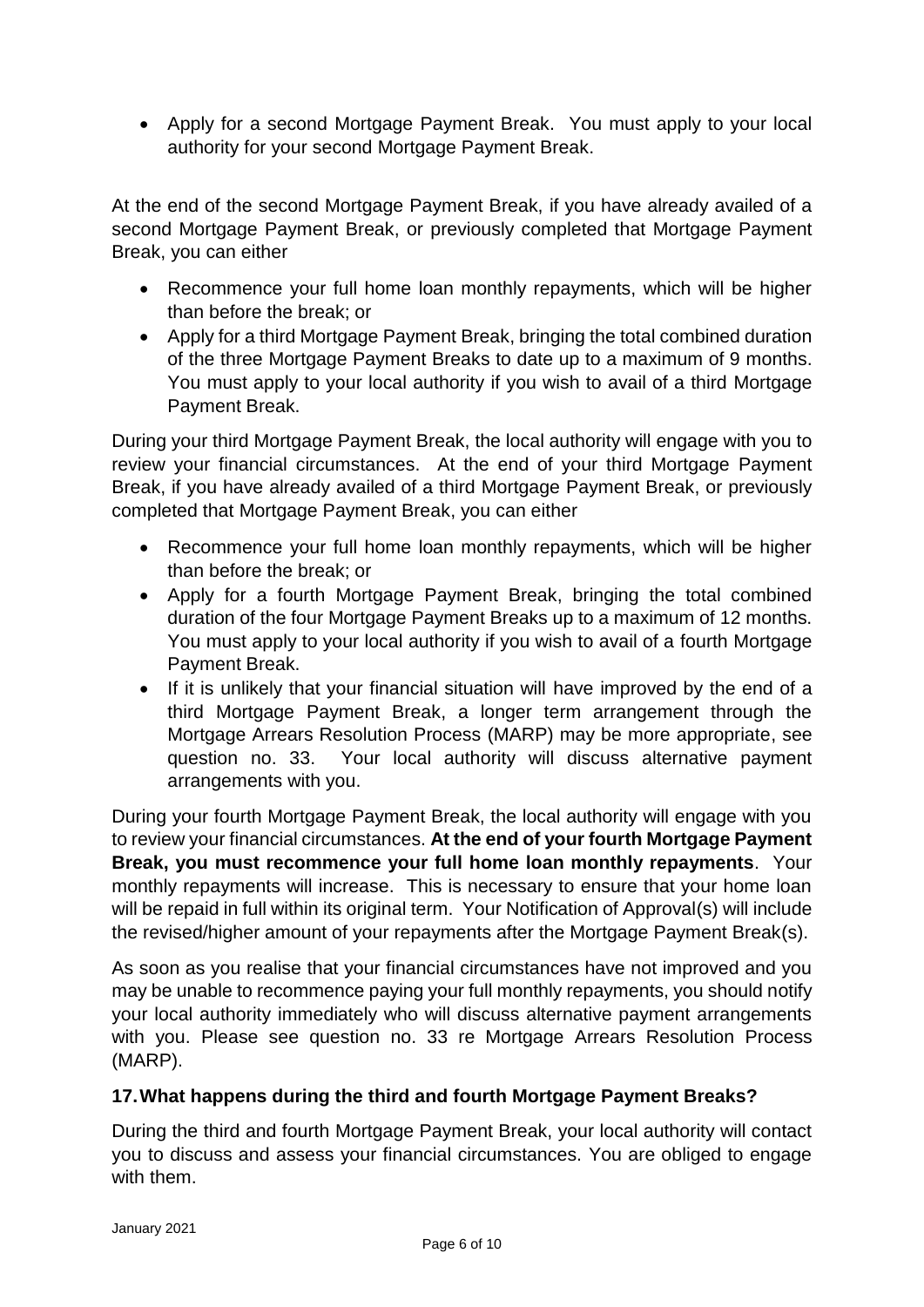### **18.Will my home loan interest rate change if I take a Mortgage Payment Break?**

If you are on a fixed rate home interest loan, your home loan interest rate will not change because you take Mortgage Payment Break(s). However, if you have a variable interest rate home loan and there is a rate change during your Mortgage Payment Break(s), your home loan variable rate will change to the new rate.

#### **19.Will a Mortgage Payment Break affect my credit record?**

A Mortgage Payment Break will not adversely impact on your credit record. However, if you are already in arrears before the Mortgage Payment Break it may affect your credit record.

#### **20.Can I extend my first, second or third Mortgage Payment Break if I need to?**

If your financial circumstances have not improved and you wish to apply for a second, third or fourth Mortgage Payment Break, you may do so. You may apply for a total of four Mortgage Payment Breaks, each lasting three months, which would bring the total duration of the four Mortgage Payment Breaks up to a maximum of 12 months. You should contact your local authority during your first, or second or third Mortgage Payment Break if you wish to apply for a second, third or fourth Mortgage Payment Break.

### **21.How do I extend my Mortgage Payment Break?**

You can avail of four Mortgage Payment Breaks each of three months duration. The total combined duration of the four Mortgage Payment Breaks is up to a maximum of 12 months. If your financial circumstances haven't improved, after the first Mortgage Payment Break you may apply for a second Mortgage Payment Break. If after your second Mortgage Payment Break your financial circumstances haven't improved, you may apply for a further 3<sup>rd</sup> Mortgage Payment Break. If after the third Mortgage Payment Break your financial circumstances haven't improved the local authority will discuss alternative payment arrangements with you which may include a fourth Mortgage Payment Break. This will bring the total duration of the four Mortgage Payment Breaks up to a maximum of 12 months. If your second, third or fourth Mortgage Payment Break is approved, your local authority will send you a revised Notification of Approval which will include the revised/higher amount of your repayments after the second/third/fourth Mortgage Payment Breaks. You will be required to sign and return an updated Declaration and Acceptance Form within 15 working days.

### **22.Is there any difference between the first, second, third and fourth Mortgage Payment Breaks?**

The main difference between these four Mortgage Payment Breaks is that your monthly repayments will be higher after the second Mortgage Payment Break than after the first month break. Similarly, your monthly repayments will be higher after the third Mortgage Payment Break than after a second Mortgage Payment Break. Your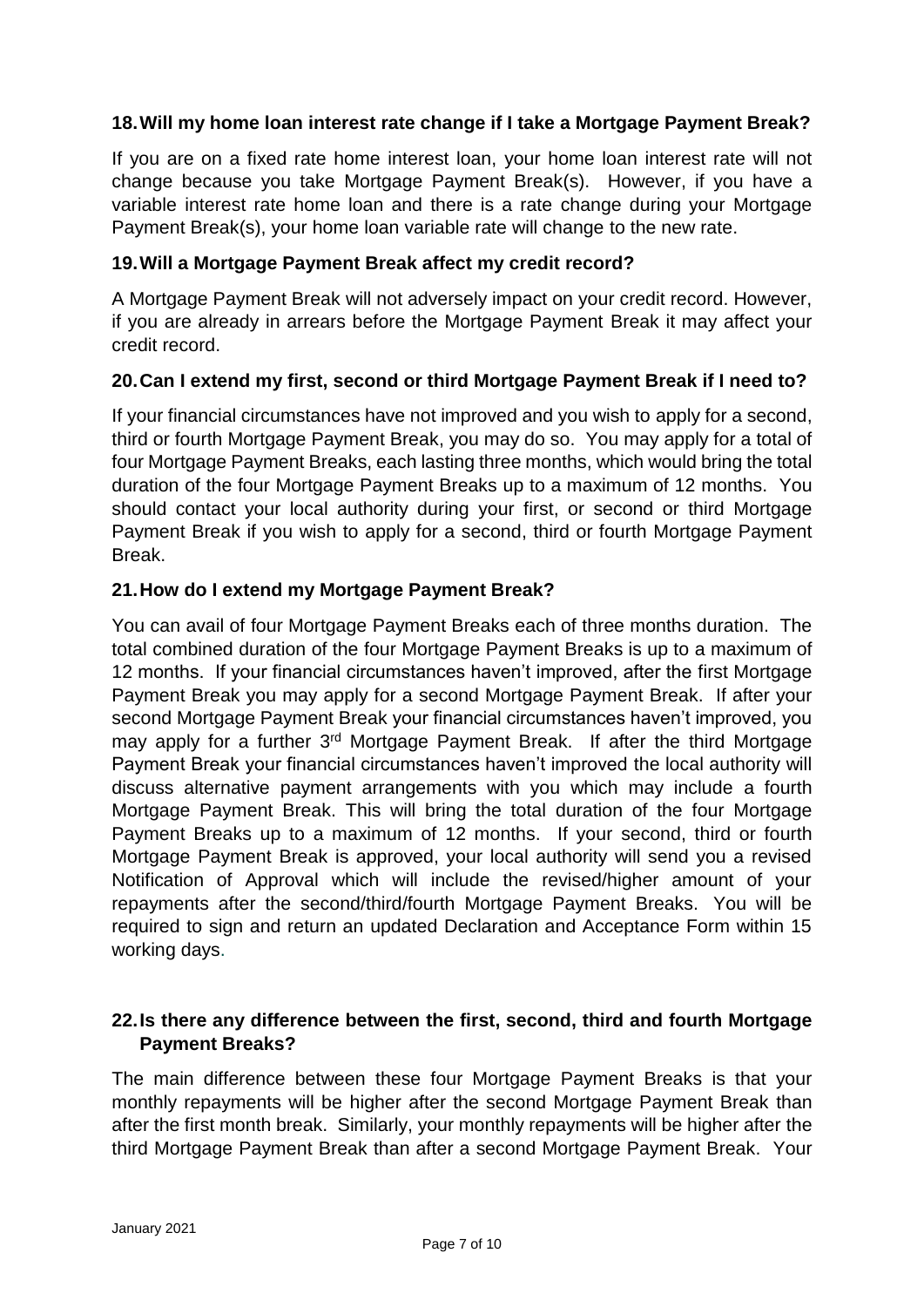monthly repayments, will be higher after the fourth Mortgage Payment Break than after the third Mortgage Payment Break. See question no. 14.

In addition, during the third and prior to the fourth Mortgage Payment Breaks your local authority will contact you to discuss and assess your financial situation in order to determine whether your income is sufficient to meet your mortgage repayments or if alternative payment options may be more appropriate.

If you were on a Mortgage Payment Break prior to 26 June 2020, you may have also taken a break from paying your MPI, which had to be repaid prior to 18 December 2020. If you apply for a second, third or fourth Mortgage Payment Break you must resume paying your MPI through the second, third and fourth Mortgage Payment Breaks.

#### **23.In the future, can I revert to my original monthly repayment amount?**

No. When you take a Mortgage Payment Break a new monthly repayment is calculated and you cannot revert to the repayment amount you had before.

### **24.Can there be gaps between Mortgage Payment Breaks?**

Yes. Having regard to the possibility of ongoing COVID-19 restrictions and/or further economic difficulties, if you have completed your first, second or third Mortgage Payment Break you may access a second/third/fourth Mortgage Payment Break if you are in need of one.

These Mortgage Payment Breaks do not need to be back to back, i.e. you may apply in May 2020 and then again in January 2021. All Mortgage Payment Breaks must be completed by 31 March 2022.

## **25.How long can a Mortgage Payment Break last?**

Each Mortgage Payment Break is of three months duration. You may apply for a maximum of four Mortgage Payment Breaks. The total duration of Mortgage Payment Breaks available is 12 months. However, you cannot apply for more than three months at a time. All Mortgage Payment Breaks must be completed by 31 March 2022.

An exception can be made by a local authority if a borrower wants to apply for a Mortgage Payment Break after 31 December 2021, and needs to have completed that payment break by 31 March 2022. In such circumstances, a local authority may provide a borrower with a Mortgage Payment Break of less than three months.

You must apply for your first Mortgage Payment Break on or before 31 March 2021. If you already have your first Mortgage Payment Break in place by this date, you may apply for up to three additional Mortgage Payment Breaks, each of three months duration after this date, if circumstances warrant. All Mortgage Payment Breaks **must** be completed by 31 March 2022.

#### **26.What happens after 31 March 2021?**

You must have applied for your first Mortgage Payment Break before or on 31 March 2021. Applications for a first Mortgage Payment Break after this date will not be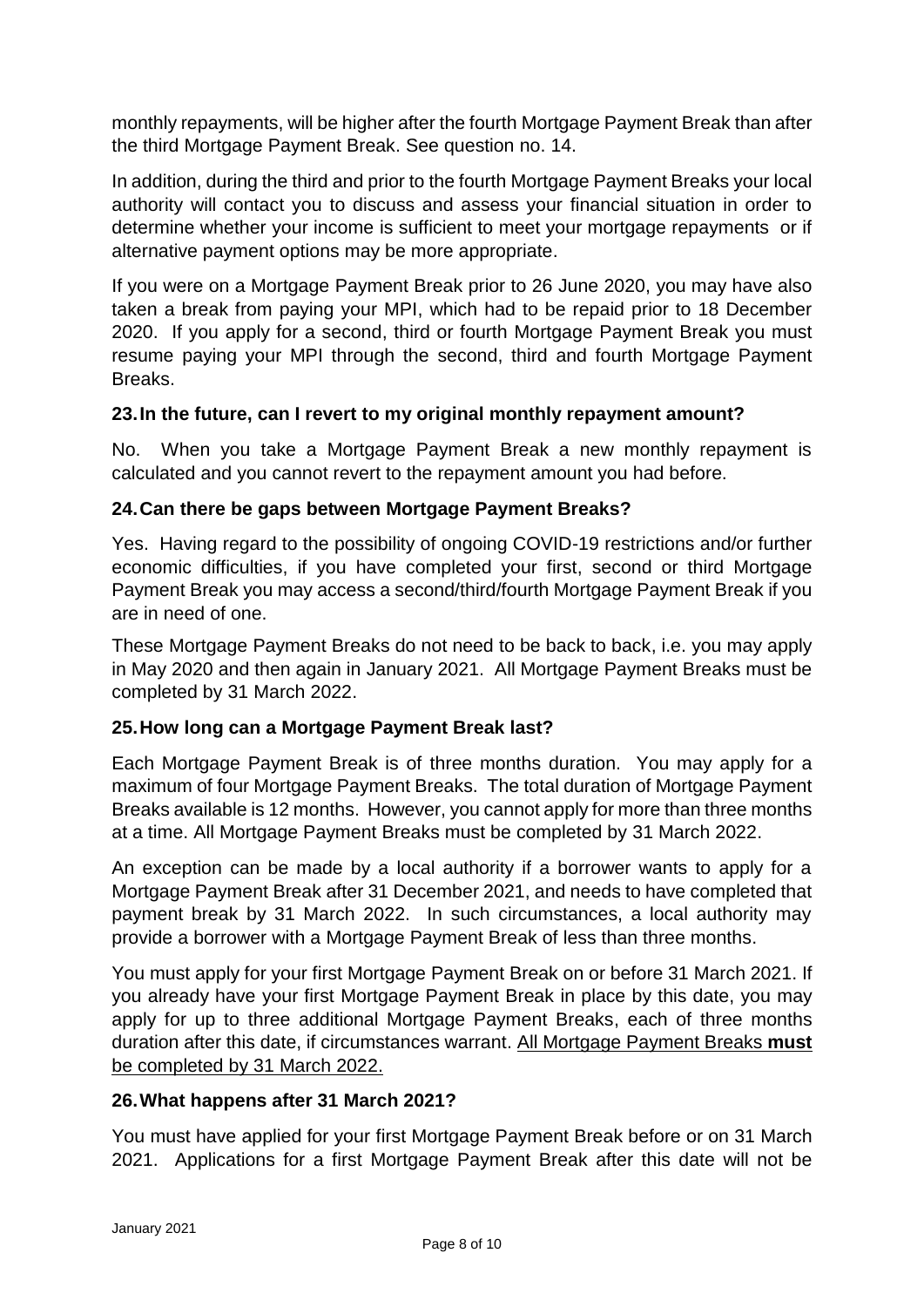eligible. After 31 March 2021, you can apply for a second / third / fourth Mortgage Payment Break, if circumstances warrant it.

### **27.Do all borrowers on the loan have to sign the Mortgage Payment Break documentation?**

Yes, all borrowers named on the loan **must** sign the relevant documentation, namely, the Declaration and Acceptance Form agreeing to the revised terms of the mortgage.

#### **28.What happens if I don't make full repayments after the Mortgage Payment Breaks?**

It is important that you recommence your full repayments after your approved Mortgage Payment Break(s). Please see question no. 16.

If you do not recommence your full monthly repayments (as outlined in the Notification of Approval letter(s)) after your approved first, second, third or fourth Mortgage Payment Break your loan could be classified as in 'arrears' which means that your income and expenditure will need to be assessed by your local authority to determine how much you can pay towards your loan and for how long an alternative repayment arrangement should be in place. Your local authority will work with you on a range of solutions that will help you get back on track if this is the case. Your credit record can be impacted – local authorities are required by law to report all outstanding loans to the Central Credit Register (CCR). Some local authorities also report outstanding loans to the Irish Credit Bureau (ICB). A poor record on either register may impact your ability to get approval for credit in the future.

### **29.What happens if I am unable to recommence my full monthly repayments after the Third Mortgage Payment Break?**

Prior to a fourth Mortgage Payment Break your local authority will contact you to discuss and assess your financial circumstances. If your financial situation has not improved, rather than applying for a fourth Mortgage Payment Break, it may be more appropriate to implement a longer term arrangement through the Mortgage Arrears Resolution Process (MARP), see question no. 33. Your local authority will discuss alternative payment options with you.

As soon as you realise that your financial circumstances have not improved and you may be unable to recommence paying your full monthly repayments, you should notify your local authority immediately who will discuss alternative payment arrangements with you under the Mortgage Arrears Resolution Process (MARP). Please see question no. 33 re Mortgage Arrears Resolution Process (MARP).

### **30.If I am on my third / fourth Mortgage Payment Break, when will my local authority engage with me?**

Your local authority will contact you during your third and fourth Mortgage Payment Breaks.

## **31.What happens when my local authority contacts me during the third and fourth Mortgage Payment Break?**